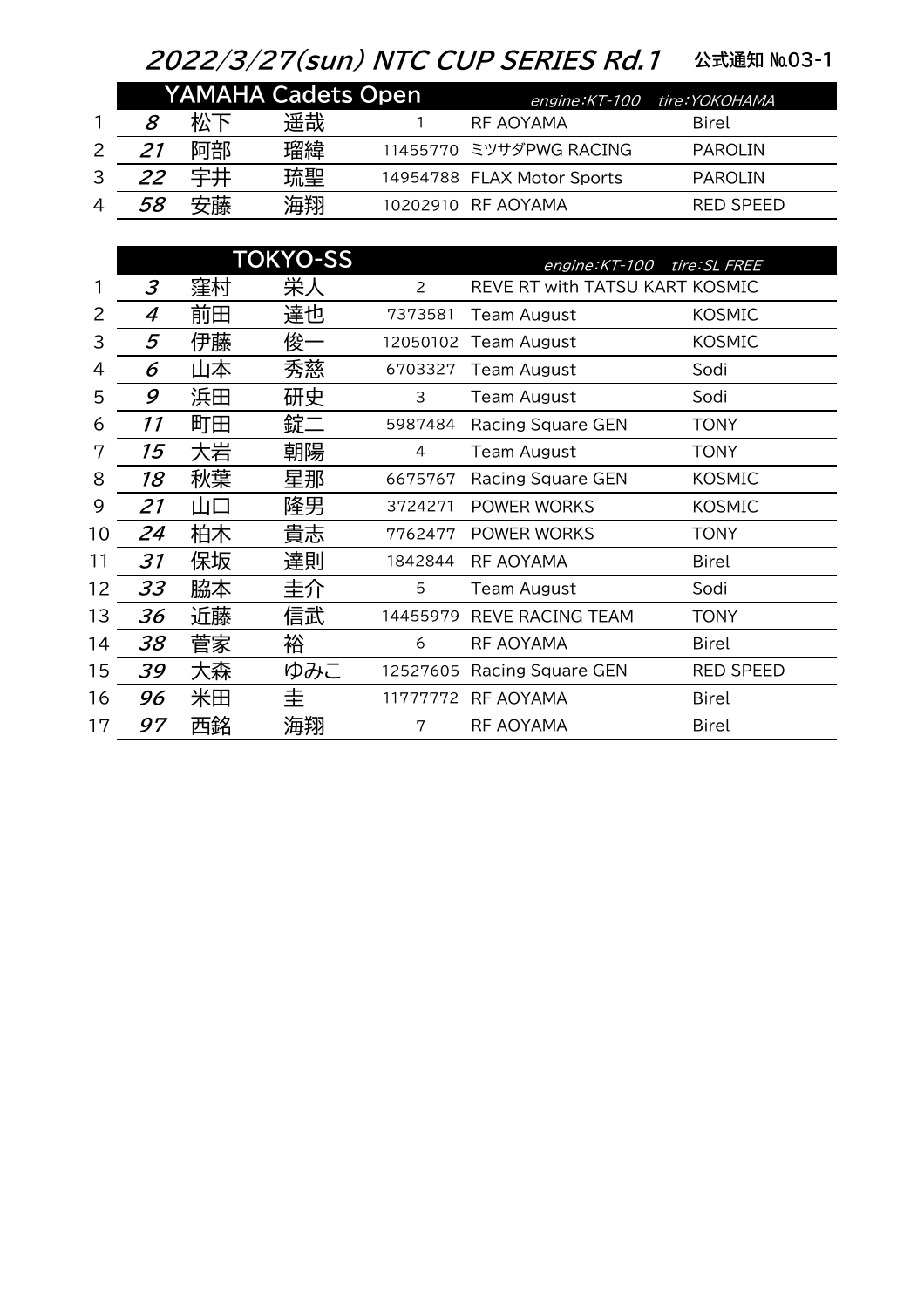## 2022/3/27(sun) NTC CUP SERIES Rd.1

公式通知 №03-2

|    |                |     | <b>MAX Novice</b> |         | engine: MAX-EVO | tire:MOJO      |
|----|----------------|-----|-------------------|---------|-----------------|----------------|
|    |                | 川瀬  | 明洋                | 8       | 935Racing       | <b>GLEATEQ</b> |
| 2  | $\overline{2}$ | 魚見  | 光太                | 9       | <b>TECORSA</b>  | <b>GLEATEQ</b> |
| 3  | 3              | 島本  | 英治                | 10      | <b>TECORSA</b>  | <b>GLEATEQ</b> |
| 4  | 4              | 和田  | さなえ               | 11      | <b>TECORSA</b>  | <b>GLEATEQ</b> |
| 5  | 5              | 中村  | –也                | 12      | <b>TECORSA</b>  | <b>GLEATEQ</b> |
| 6  | 7              | 木賊川 | 徹                 | 13      | <b>TECORSA</b>  | K-REPUBLIC     |
| 7  | 8              | 柴田  | 宗一                | 6538808 | POWER WORKS     | Winforce       |
| 8  | 9              | 平地  | 辰二                | 9253209 | POWER WORKS     | <b>TONY</b>    |
| 9  | 11             | 福島  | 崇仁                | 9022745 | <b>TECORSA</b>  | <b>TONY</b>    |
| 10 | 30             | 福島  | 章夫                | 14      | POWER WORKS     | <b>TONY</b>    |
| 11 | 76             | 酒井  |                   | 15      | <b>TECORSA</b>  | <b>GLEATEQ</b> |

|    |    |     |                  | engine: KT-100           | tire: BRIDGESTONE     |
|----|----|-----|------------------|--------------------------|-----------------------|
| 4  | 金澤 | 汰幸  | 12162132         | <b>WELLSTONE</b>         | <b>KOSMIC</b>         |
| 7  | 喜多 | 洸介  | 12213301         | <b>FLAX Motor Sports</b> | <b>TONY</b>           |
| 9  | 山田 | 瞳   | 16               | <b>WELLSTONE</b>         | <b>KOSMIC</b>         |
| 10 | 小川 | 遙斗  | 12278688         | RF AOYAMA                | TONY                  |
| 11 | 千田 | 琉貢  | 17               | <b>Racing Team YRHKS</b> | <b>KOSMIC</b>         |
| 13 | 池田 | 悟   | 18               | <b>GARAGE KAIT</b>       | <b>KOSMIC</b>         |
| 21 | 須藤 | 颯雅  | 19               | Akigase Kart Club        | <b>KOSMIC</b>         |
| 23 | 木原 | 太一  | 13213751         | <b>FLARE</b>             | <b>KOSMIC</b>         |
| 28 | 山下 | 優   | 13468003         | Team August              | Birel                 |
| 30 | 千田 | 歩   | 20               | <b>RF AOYAMA</b>         | Birel                 |
| 33 | 末吉 | 航大  | 12813388         | <b>RF AOYAMA</b>         | Birel                 |
| 36 | 大野 | 龍成  | 21               |                          | <b>TONY</b>           |
| 44 | 酒井 | 龍太郎 | 9341551          | ミツサダPWG RACING           | <b>EXPRIT</b>         |
| 52 | 土屋 | 拓心  | 14755108         | <b>LIGHTNING</b>         | TONY                  |
| 73 | 桑原 | 航佑  | 11509349         | チームエッフェガーラ               | Birel                 |
| 78 | 小林 | 海璃  | 15130057         | ミツサダPWG RACING           | <b>PAROLIN</b>        |
|    |    |     | <b>YAMAHA SS</b> |                          | PRT-Ra!F with K3レーシング |